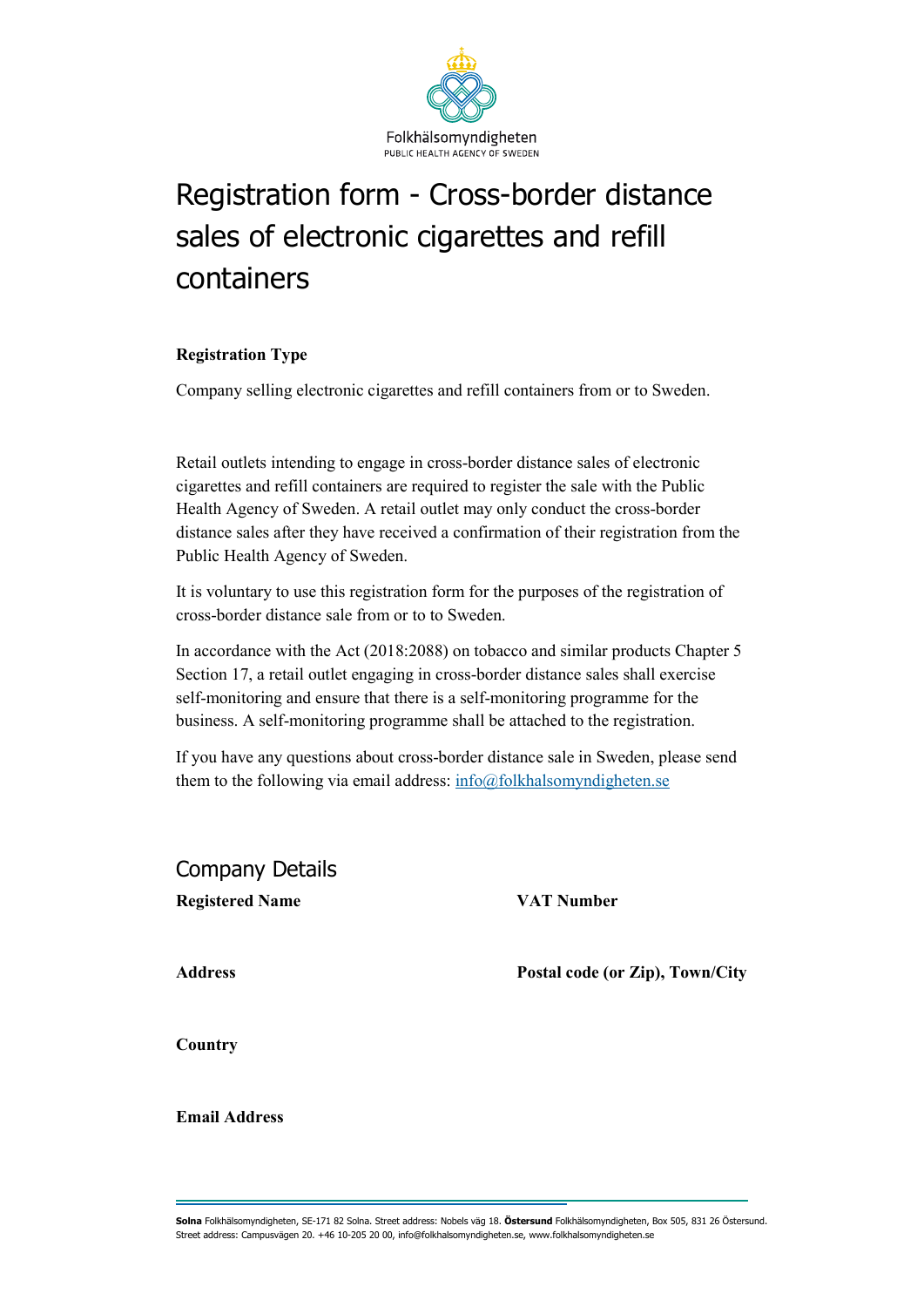#### Details about the retail

#### **Sale to or from Sweden**

To Sweden From Sweden

**Name of the retail outlet** (if different from Company registered name)

#### **Address of the place of business from where electronic cigarettes will be**

**supplied** (If different from Company address provide; Street address, Postal code (or Zip), Town/City, Country)

**The intended starting date of the activity of offering electronic cigarettes for cross-border distance sale to consumers**

**Address of the website or websites used for cross-border distance sales and all relevant information to identify the website**

## Changes in the registered information

Any changes in the registered information must be reported without delay.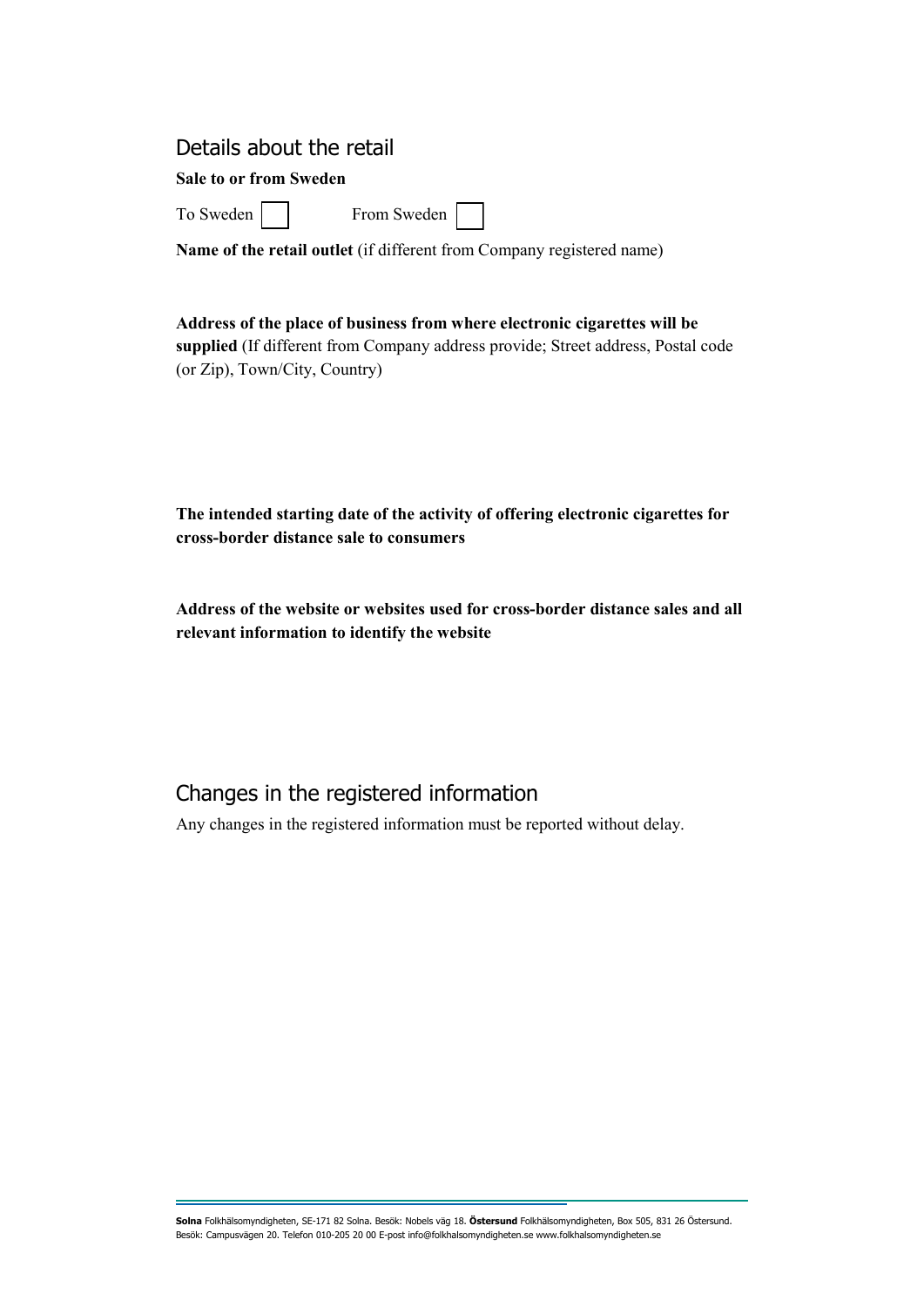## Processing of personal data

Responsible for the processing of personal data Folkhälsomyndigheten SE-171 82 Solna Sweden Phone: +46 (0)10-205 20 00 Email: [info@folkhalsomyndigheten.se](mailto:info@folkhalsomyndigheten.se)

Company registration number: 202100-6545

# The information we collect about you and how we use it

The Public Health Agency of Sweden needs to store and process your personal data as follows:

- Name
- Personal ID number (if applicable)
- Contact details: email address, phone number, address

We do this for the purpose of processing your registration for cross-border distance sales of electronic cigarettes and refill containers. The personal data we process and other information (e.g. a list of registered retail outlets) may, if necessary, be transferred to a third party where we are obliged to do so by law. However, we will never transfer your personal data to a country outside the EU.

We always apply the relevant privacy laws when processing personal data. The lawful basis for processing your personal data is article 6.1 (e) (public interest) of the GDPR. Our website contains more information about how we process your personal data and the rights you have as an individual:

[How the Public Health Agency of Sweden processes personal data](https://www.folkhalsomyndigheten.se/om-folkhalsomyndigheten/om-webbplatsen/behandling-av-personuppgifter/)